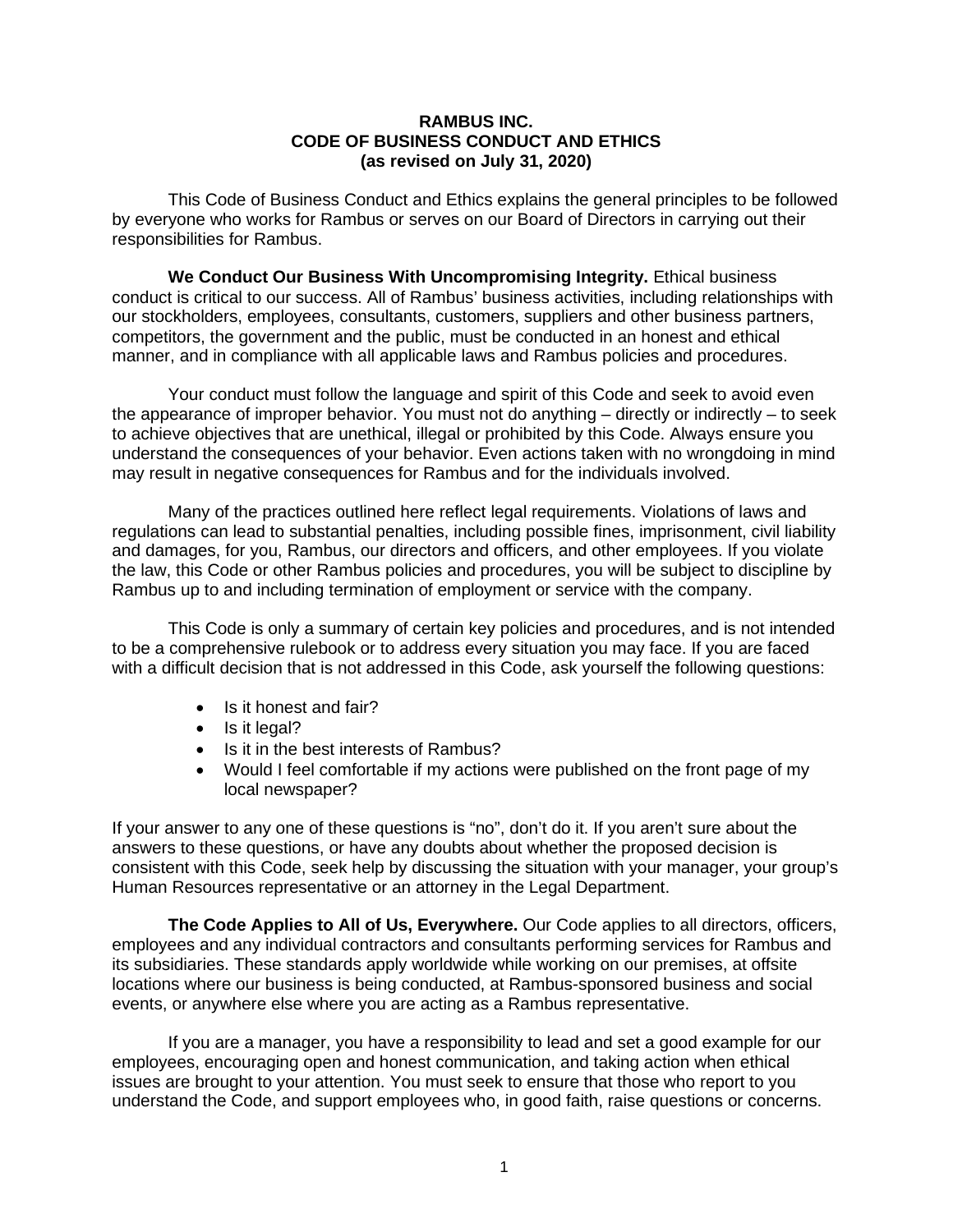You are responsible for taking action to address conduct that violates the Code, and for seeking help from the General Counsel, the Vice President of Human Resources or their staffs if you have any questions or need assistance in handling a possible violation of the Code.

**Always Report Violations of the Code.** Part of your job and ethical responsibility is to help enforce this Code. Watch for potential violations and report them promptly, whether they occur inside Rambus or through external dealings with customers, suppliers or other persons, businesses or governments. If you believe a Rambus manager is asking you to do something that seems wrong, always report the matter. No one has authority to make you engage in behavior that violates the Code, and any attempt by a manager to do so is unacceptable.

The section below called "How to Report Potential Violations of the Code" explains the different ways you can report potential violations, including anonymously. We will not tolerate any threats or retaliation against any person who has in good faith reported a suspected violation of law, this Code or other Rambus policies, or against any person who assists in any investigation or process with respect to such a violation.

**You Must Comply with All Laws.** You must comply with all applicable laws, regulations and government agency or court orders. If you are located or conducting Rambus business outside of the US, you must comply with applicable local country laws and regulations, as well as US laws and regulations that apply to activities outside of the US, such as the Foreign Corrupt Practices Act, laws governing trading in US securities and US export laws.

Make sure you have sufficient knowledge of the legal requirements that apply to your duties so that you can recognize potential dangers and know when to seek advice from the Legal Department on what to do. Please read Rambus' policies and procedures, take all applicable required or voluntary Rambus trainings, and discuss any questions you have about legal requirements with your manager and the Legal Department. If you violate the law or a government agency or court order while conducting Rambus business, you may face criminal or civil liability and possible imprisonment, and will be subject to discipline by Rambus, up to and including termination of employment or service with the company. Such violations may also subject Rambus to criminal or civil liability, injure our reputation and lead to the loss of business. We may seek recovery of those losses against the individuals responsible.

No one has authority to direct another employee or any other person to violate any law on behalf of Rambus. An employee may not justify an illegal or unethical act by claiming that higher management ordered it.

**You Must Not Commit Fraud or Behave Unethically or Dishonestly**. Our Code prohibits fraud or dishonest acts of any kind, including embezzlement, forgery or alteration of documents, misappropriation of assets of Rambus or others (e.g. customers or suppliers), theft, misuse or conversion to personal use of cash, securities, supplies or other assets of Rambus, unauthorized handling or reporting of transactions, and falsification of records or financial statements.

**Our Public Disclosure and Accounting Practices Must be Above Reproach.** We have a responsibility to communicate effectively and accurately with our stockholders and potential investors so that they are provided with all information that is material to Rambus' business, financial condition and results of operations. Our public communications and our reports and documents filed with or submitted to the US Securities and Exchange Commission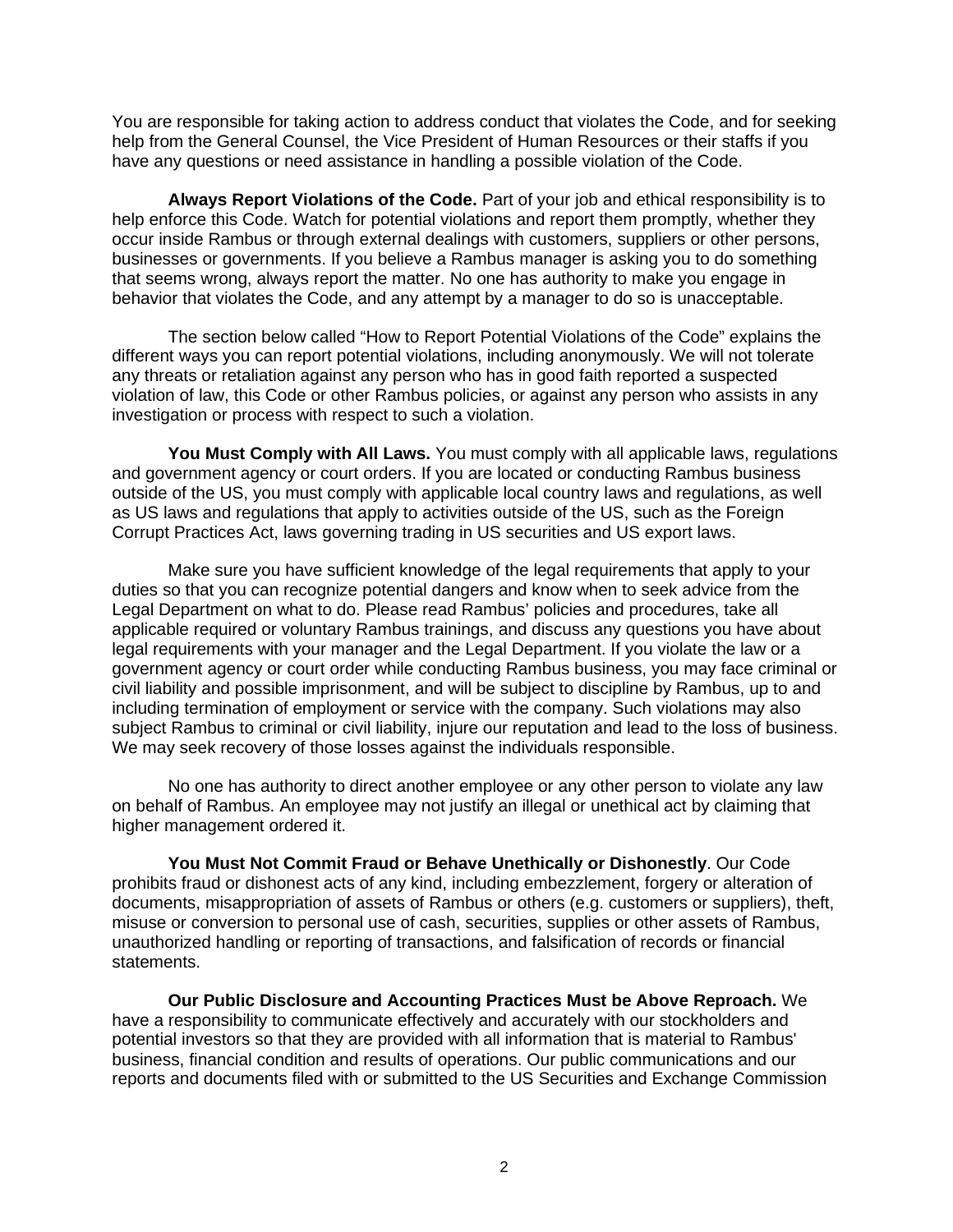("SEC") (or any other governmental agency throughout the world) must include full, fair, accurate, timely and understandable disclosure in every instance.

Rambus' responsibilities to its stockholders and others who transact business with the company require that all transactions be fully and accurately recorded in Rambus' books and records. False or misleading entries, unrecorded funds or assets, or payments without appropriate supporting documentation and approval are strictly prohibited and violate Rambus policy and the law. Additionally, all documentation supporting a transaction must fully and accurately describe the nature of the transaction and be processed in a timely fashion. These fundamental principles apply to literally every transaction we do – from the company's largest contracts to our employees' and contractors' smallest expense and time reports.

You must cooperate fully with and answer honestly all inquiries by the company's independent accountants and internal auditors. No one must ever take any action to fraudulently influence, coerce, manipulate or mislead any external accountant or internal auditor engaged to perform an audit of Rambus' records and/or financial statements.

If you become aware of or suspect any improper transaction, accounting or auditing practice within Rambus, or if you believe that Rambus' internal accounting and disclosure controls are deficient or Rambus is not providing full, fair, accurate, timely and understandable disclosures in its SEC filings or other public communications, report the matter immediately to the Chief Financial Officer, the General Counsel, the Vice President, Corporate Counsel, the Director of Internal Audit or the Chair of the Audit Committee. You may also always use the anonymous reporting methods described later in this Code.

**Speaking Externally About Our Business**. Our External Communications Policy governs who may communicate information to the press, investors and the financial analyst community, and only authorized spokespeople are permitted to do so. Rambus maintains a written list of authorized spokespeople, and you may contact the Chief Financial Officer, General Counsel, Vice President, Corporate Counsel, Vice President, Marketing or Director of Corporate Communications if you have questions about the policy or the spokesperson list. If you are invited to speak at a tradeshow, conference or other similar events, obtain approval from your manager who will coordinate, as appropriate, with the Chief Financial Officer and the Marketing Department. You must not disclose Rambus confidential information at these events, and must not comment on sensitive matters such as Rambus financial results or litigation developments unless you have been designated as an authorized spokesperson on such topics.

Rambus' External Communications Policy extends to Internet communications, such as postings to blogs (whether or not company-sponsored), wikis, bookmark sites, photo or video sharing sites, forums, mailing lists, discussion groups, chat rooms, message boards, virtual worlds and professional and social networking sites. You must not discuss Rambus business in these venues unless you are an authorized spokesperson and no one must ever disclose Rambus confidential information in this manner. Any communication or post is equally forbidden if made or posted through another person, or anonymously, or under an alias or screen name.

**Handling Conflicts of Interest.** A conflict of interest occurs when your personal or family interests interfere – or even appear to interfere – with your ability to make sound business decisions for Rambus and put Rambus' interests first. You must not put yourself in situations where your loyalties are divided and you could be tempted to put personal needs ahead of Rambus' interests.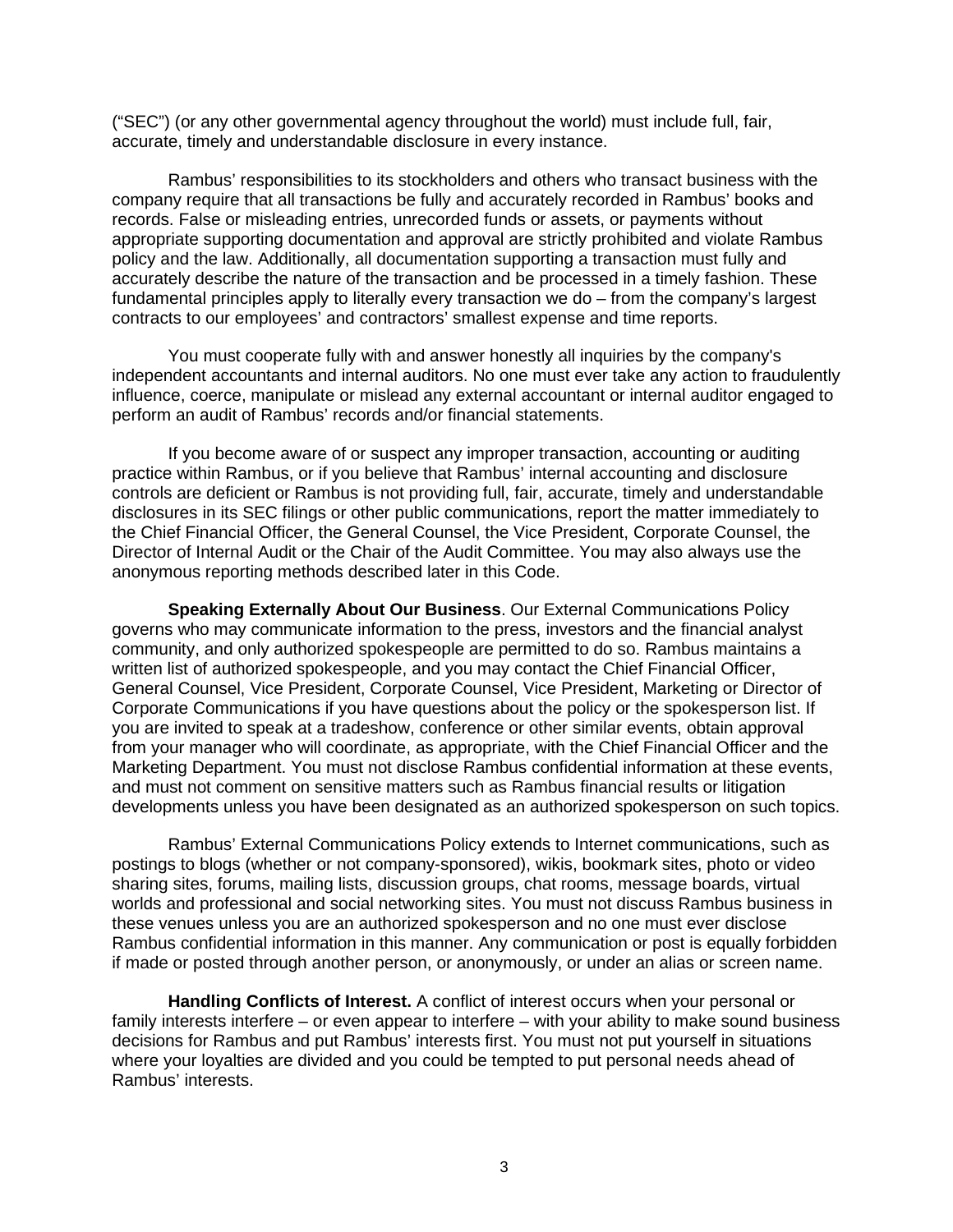A conflict of interest may arise without any willful action on your part, or changes in circumstances may create a new conflict or appearance of a conflict that did not exist before. If you become aware of a possible conflict of interest, you must disclose the situation fully and immediately to your manager. It is not possible to describe every situation in which a potential conflict may arise, so if a proposed transaction or situation raises any questions or doubts in your mind, disclose it to your manager. Your manager will determine, in consultation with the Human Resources and Legal Departments, and the Chief Financial Officer as needed, whether a conflict of interest exists and what needs to be done to resolve it.

The following are some examples of situations involving actual or potential conflicts of interest:

> • *Transactions With Relatives or Significant Others.* There is likely to be a conflict if you participate in or influence any Rambus decision that may result in a direct or indirect benefit or gain for you personally, or for any family member or someone with whom you have a close personal relationship. Employees are not permitted to conduct personal business with, or as a competitor to, Rambus. As a general rule, you must also avoid conducting Rambus business with a relative or significant other, or with a business in which a relative or significant other has any significant role. If a situation like this arises, first discuss it with your manager to see if it can be avoided. If you and your manager view the situation as unavoidable, you must fully disclose the situation to the Chief Financial Officer and the General Counsel and obtain written approval to proceed.

*Example:* Your sister is a major stockholder and officer of a business that provides a unique service you feel could offer a significant benefit to Rambus. You would first discuss this situation with your manager (and if it is unrelated to your job, with a manager in the business unit you think might possibly be interested in the type of service). If the appropriate manager determined that Rambus should pursue a supply relationship with your sister's company, the Chief Financial Officer and General Counsel would be asked to approve it in writing. You must completely stay out of the discussions between Rambus and the other company regarding a potential relationship, and definitely must not provide your sister or her company with any information or other assistance that would provide an advantage in the negotiations with Rambus.

- *Transactions in Which Rambus Executive Officers or Directors Have an Interest***.** Written approval of the Chief Financial Officer and General Counsel is required before Rambus may conduct any business with a person or company that is affiliated in any way with a director or executive officer (as defined under the US securities laws). Special rules apply to these types of situations, and the Chief Financial Officer and General Counsel will review the situation to determine whether advance written approval of the Audit Committee is also required under its charter, applicable laws, regulations, Nasdaq listing standards or Rambus guidelines before this type of situation may proceed.
- *Outside Employment.* Employees are expected to devote full attention to Rambus' business interests, and must not conduct other business that interferes with the proper performance of their roles at Rambus. You must not conduct non-Rambus business during working hours, or use Rambus' proprietary information, premises, property or equipment except for Rambus business purposes. We do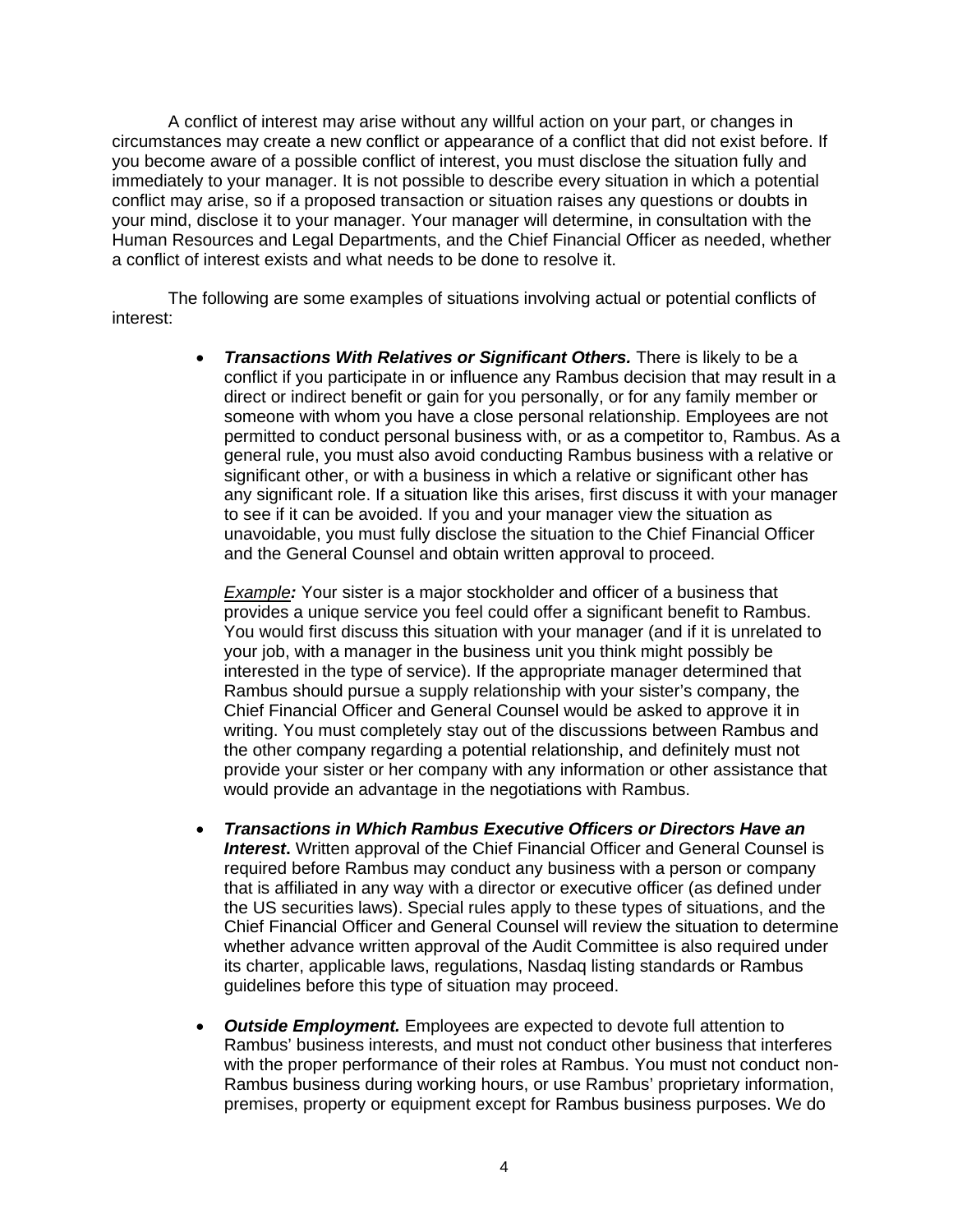not permit employees to accept simultaneous employment with a Rambus customer, developer, competitor, licensee or other business partner, or take part in any activity that enhances or supports a competitor's position. You must disclose to your manager any other concurrent employment relationship, whether paid or unpaid, including temporary or permanent academic positions, and your manager will decide whether you may proceed, or whether further approval is required from the General Counsel and the Vice President of Human Resources due to the potential for a conflict of interest.

- *Personal Financial Investments in Business Partners or Competitors***.** Generally, you must not have a financial investment in other companies that do business with or compete with Rambus, except for routine, open market investments you may make in securities of publicly traded companies. You may find yourself in a position to invest in a company that is (or is reasonably likely to be) a Rambus customer, supplier, other business partner, competitor or candidate for acquisition by Rambus. You must review this type of investment opportunity with your manager, who may need to consult with the Chief Financial Officer and General Counsel prior to deciding whether you may proceed with the investment. You should not expect to be able to make the investment if you are in a position to influence Rambus' decisions relating to those companies in a way that might directly affect your financial or other personal interests.
- *Outside Directorships***.** Serving on the board of directors or advisory board of any company that competes with Rambus presents a conflict of interest, and is prohibited. Before you may serve as a director or advisory board member of a Rambus customer, supplier or other business partner, or take on any other director position that may present a conflict of interest, you must first obtain approval from the General Counsel. If there is any doubt about the potential for a conflict of interest, fully disclose and discuss the situation with your manager to determine if further approval is required by the General Counsel. Senior Vice Presidents and above must obtain the approval of the Corporate Governance and Nominating Committee prior to accepting *any* outside directorship, except where the likelihood of a Rambus conflict of interest is low, such as a board position on a local philanthropic organization. Any such exception would require consultation with, and approval from the General Counsel. Any compensation you receive as a director must be appropriate for your responsibilities (not excessive), and will belong to you unless you are serving as a director of another company at the request of Rambus.
- *Working with Relatives or Significant Others.* Rambus discourages the employment of relatives and significant others in positions or assignments within the same department, and prohibits the employment of such individuals in positions that have a financial dependence or influence (for example, an auditing or control relationship, or a supervisor/subordinate relationship). You may not hire or retain as a contractor or consultant any relative, significant other or other person with whom you have a close personal relationship without first disclosing the relationship to your manager and obtaining your manager's approval. Your manager will consult with the General Counsel and the Vice President of Human Resources, and if you are allowed to proceed, you may need to follow prescribed procedures to address the potential conflicts involved in such a situation.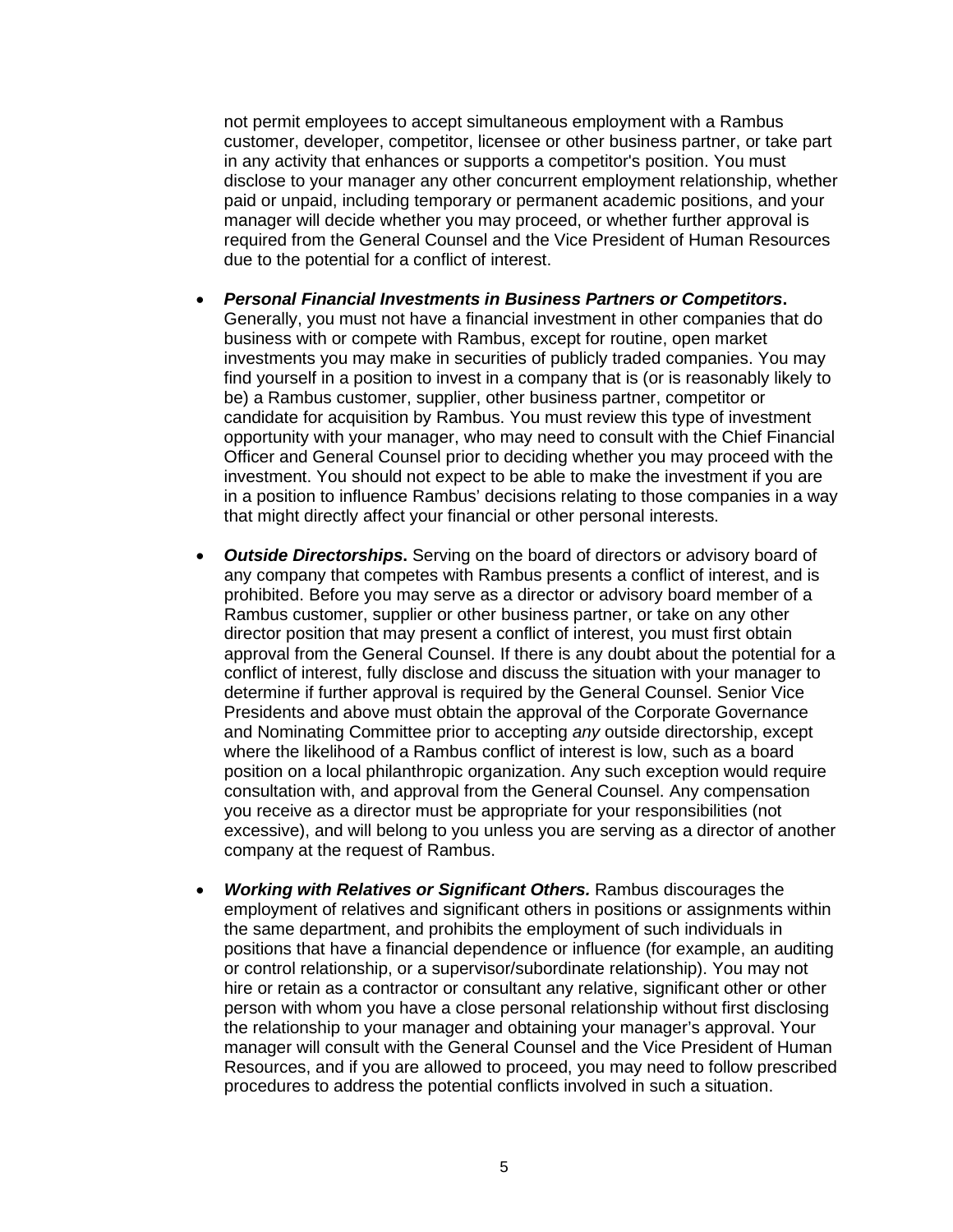*Example:* You work in the IT Department and know that a consultant will be retained to help with some special projects. Your brother-in-law is an independent contractor in the IT field and has the requisite experience to perform the work. Before retaining your brother-in-law, you would need to discuss the situation with your manager. If it was absolutely necessary for you to be the person who supervised this project, it would most likely be inappropriate for your brother-in-law to be retained, since your objectivity in evaluating his performance could be compromised. However, if your manager determined that someone else could manage the project and that, among available candidates interviewed, your brother-in-law was the most qualified person to perform the work, it could possibly be acceptable for Rambus to retain him. All of the relevant facts and circumstances would need to be disclosed to and reviewed by your manager so he or she could make the appropriate decision.

• *Exploiting Rambus Opportunities or Property for Personal Gain***.** You must not use company property, information or position for personal gain or compete with Rambus. You must not exploit or take advantage of opportunities that you discover through conducting Rambus business or having access to Rambus confidential information, for your own personal gain, without the written consent of the Chief Financial Officer and General Counsel. In some cases, the Board of Directors or a Board committee may also need to approve the situation. For example, you may not personally pursue without prior consent opportunities Rambus may have for acquiring or leasing real estate, entering into technology licenses, providing consulting services, setting up new businesses or acquiring businesses.

**Protecting and Preserving Rambus' Confidential Information and Technology.** We all know that Rambus' intellectual property is not just a valuable asset, but the company's life blood. Our technology is our product, and preserving our confidential information and intellectual property assets must be the mission of every Rambus employee, director, contractor or consultant. Inappropriate use or disclosure of our confidential information may give competitors an advantage over us, or would otherwise be harmful to our or our customers' interests.

Some common examples of proprietary information include design specifications, engineering drawings, software code, product and technology plans and road maps, acquisition plans, research and development projects, undisclosed patent applications, customer or employee lists, customer pricing information, employee compensation data and cost or other financial information. This list is by no means exhaustive. Our proprietary information may be protected by patent, trademark, copyright and trade secret laws. All employees and consultants sign an agreement to protect and hold confidential Rambus' proprietary information, which remains in effect after you cease working for Rambus. You must return all of Rambus' confidential information in your possession upon ceasing to be an employee or contractor.

Confidential information must be used for Rambus business purposes only, and must only be disclosed internally to persons who need access to the information to perform their job responsibilities. Our confidential information may be disclosed to third parties to further our business interests. However, such disclosure should not be done without carefully considering the potential benefits and risks, and you must always ensure that an appropriate written nondisclosure agreement is signed prior to the disclosure. Please contact the Legal Department for further information regarding non-disclosure agreement requirements.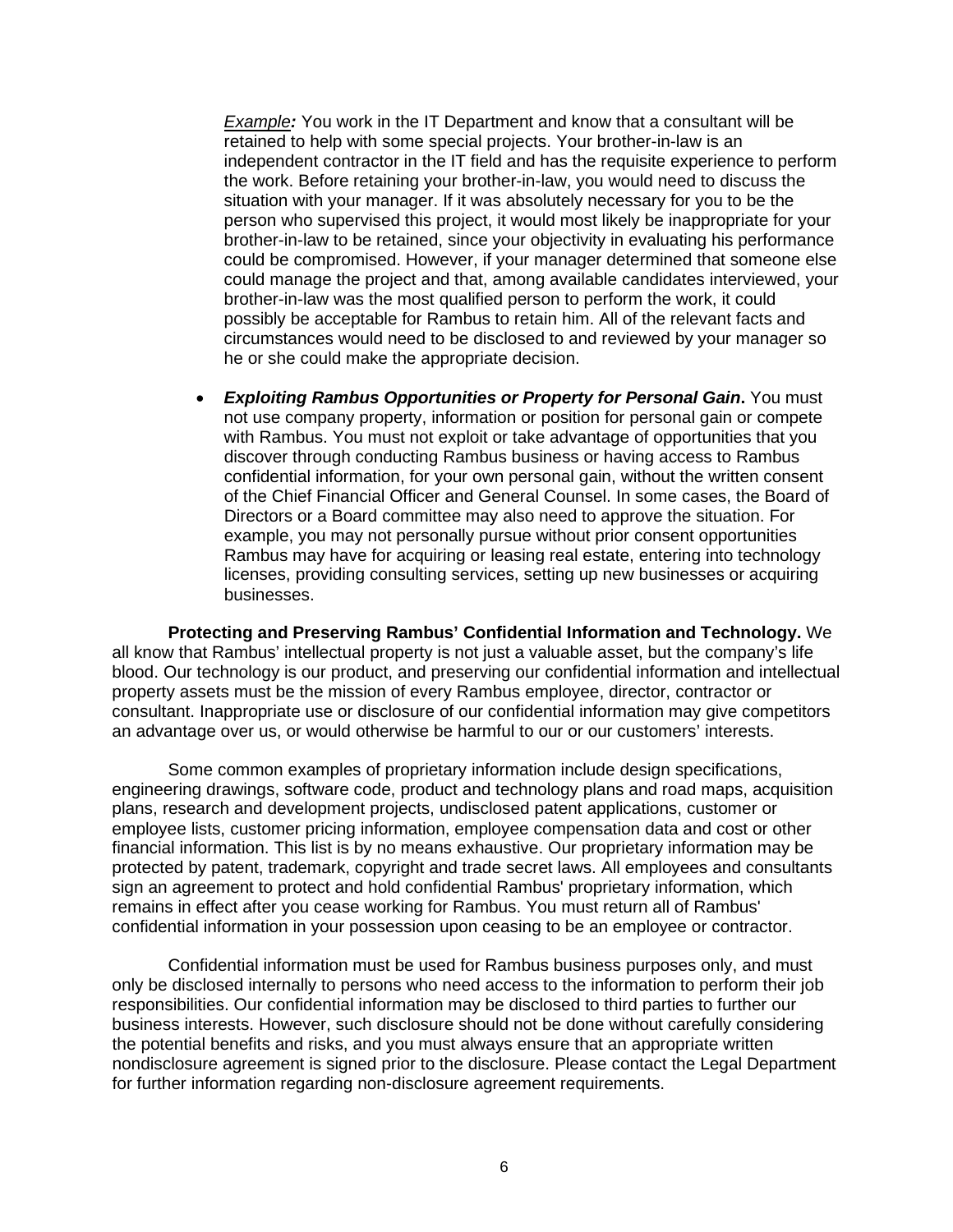**Protecting and Respecting the Confidential Information and Intellectual Property Rights of Others.** Engaging in conduct that violates the intellectual property laws or infringes the patent, copyright, trademark, trade secret or other intellectual property rights of others may expose you and Rambus to potential civil and criminal liability, and will be subject to discipline by Rambus up to and including termination of employment or service with the company.

You must handle the confidential information of others responsibly. We are obligated to protect confidential information we receive from customers, suppliers, business partners and others under non-disclosure agreements, and comply with all terms of the agreements, including possible limitations on the use of such information outside of certain purposes.

You are required to comply with the terms of applicable license agreements covering technology and intellectual property rights of others, including standard licensing terms distributed with products, and "click to accept" licenses on the Internet, as well as negotiated licenses Rambus may enter into with technology owners. You are not allowed to use any intellectual property or confidential information belonging to former employers in conducting Rambus business or to disclose it to Rambus employees. You must not incorporate intellectual property or confidential information belonging to others into Rambus products or use it in the development of Rambus products, except pursuant to licenses that have been reviewed by the Legal Department to confirm their terms are appropriate for the company.

All software you use to conduct Rambus business must be appropriately licensed. Do not make or use illegal or unauthorized copies of any software, whether in the office, at home or on the road, since doing so may constitute trade secret theft and/or copyright infringement.

Rambus subscribes to many newsletters, magazines, books, online reference services and other publications that help us do our jobs better. Copyright law generally protects these publications, and unauthorized copying and distribution may constitute copyright infringement. You must not exceed the number of authorized users for online reference services. Make sure you understand the terms and conditions of use for third party material, and when in doubt about whether you may copy or distribute a publication, consult with the Legal Department.

**Protecting the Reasonable Privacy Expectations of Our Employees and Others With Whom We Do Business.** Rambus seeks to maintain and protect employees' and other individuals' privacy and the security of their personally identifiable information collected by Rambus. Generally speaking, personally identifiable information is information that identifies, relates to, describes, is reasonably capable of being associated with, or could reasonably be linked, directly or indirectly, with a particular individual.

If your job responsibilities involve collecting or working with personally identifiable information about Rambus employees or other individuals – for example, vendors, consumers or employees of customers or suppliers -- you must ensure that you comply with privacy and information security requirements under applicable laws and our policies and procedures, including our online Privacy Policy [\(www.rambus.com/us/privacy\\_policy.html\)](http://www.rambus.com/us/privacy_policy.html). You must take all reasonable and appropriate actions in your conduct at Rambus to maintain the confidentiality of personally identifiable information. These requirements apply when you collect, store, access, use, disclose, share or dispose of any personally identifiable information.

If your job requires you to keep or work with personally identifiable information about Rambus employees, you must keep their information secure. Do not leave this type of information in the open on your desk or in unsecured files. Do not disclose employment data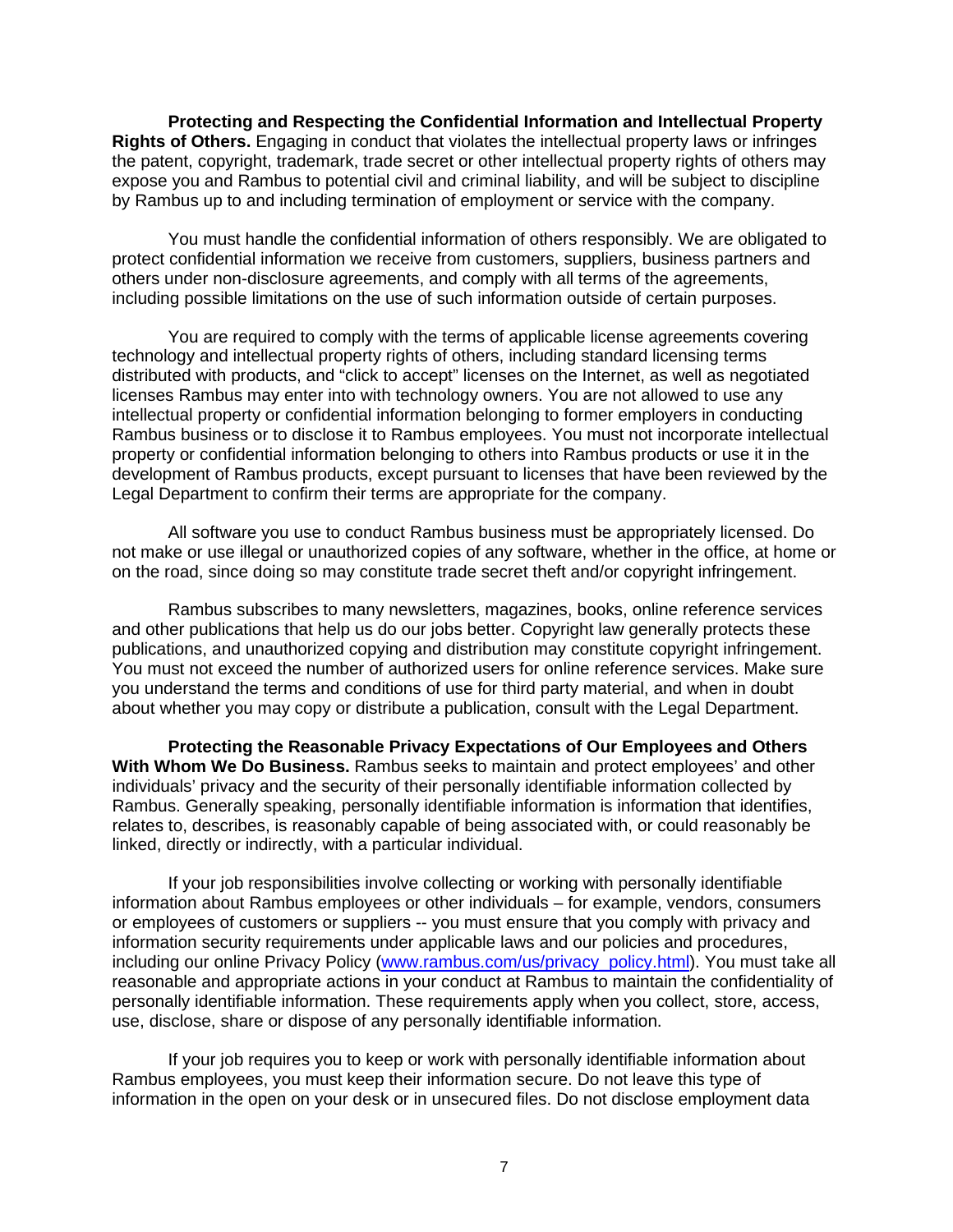internally to any person who does not have the requisite authority and a business need to know. Do not disclose employment data such as salaries or performance reviews externally to third parties except to authorized vendors or with the Human Resources Department's approval.

Any accidental or unauthorized access to personally identifiable information must be reported promptly so that it may be handled in accordance with our incident response procedures.

**Limitations on Privacy Expectations for Rambus Workspaces or Equipment.** You should not expect to have any right to privacy with respect to information or items created or stored in Rambus workspaces (including your desk or file drawers), or information transmitted over, received by, created or stored in any electronic communications devices operated in whole or in part by or on behalf of Rambus, except in those jurisdictions where applicable law demands otherwise. We may carry out monitoring of your use of Rambus' IT and communication systems including information on your mobile device, laptop, or workstation to ensure compliance with our policies, prevent or investigate unauthorized access to or use of our IT and communication systems, or other reasonable purpose. All communications and information transmitted by, received from, created or stored in Rambus workspaces or electronic communications devices are company records and property of Rambus. Electronic communications devices include computers, PDAs, email, instant messaging, connections to the Internet, intranet and extranet and any other public or private networks, voice mail, video conferencing, facsimiles and telephones. To the extent permitted by applicable law, Rambus retains the right to gain access to Rambus workspaces and to any information received or transmitted by or stored in any such electronic communications device without obtaining your consent.

**Complying with Applicable Law and Rambus Policies When Trading in Securities.** It is illegal to trade in securities (stocks, put or call options or other derivatives, i.e. securities that derive their value from changes in a stock's price) while in possession of material information that is not publicly available, or to provide anyone with a trading "tip" based on such non-public information. Determining what information is considered material to a company is a iudgment call based on whether investors would be reasonably likely to consider the information important in making a decision to buy or sell the securities.

You are prohibited from buying and selling Rambus securities when in possession of material, nonpublic information. You also may not "tip" others; that is, passing along information to friends, family or business colleagues under circumstances suggesting that you were trying to help someone make a profit or avoid a loss. Besides being considered a form of insider trading, tipping is also a serious breach of corporate confidentiality. For this reason, you should be very careful to avoid discussion of sensitive information anywhere where others may hear it, such as on public transportation, in elevators or even in our lobbies, corridors or cafes.

Obligations under the US securities laws apply to everyone, and most countries have their own laws governing insider trading. These laws don't just apply to trading in Rambus securities—you must not ever trade or tip anyone else who then trades in any securities when you possess material, non-public information that was obtained during your work for Rambus or in other circumstances where you had a duty to keep it confidential.

You are required to familiarize yourself with Rambus' Insider Trading Policy. Contact the Chief Financial Officer or the Legal Department if you have any questions regarding the policy or what may constitute material information.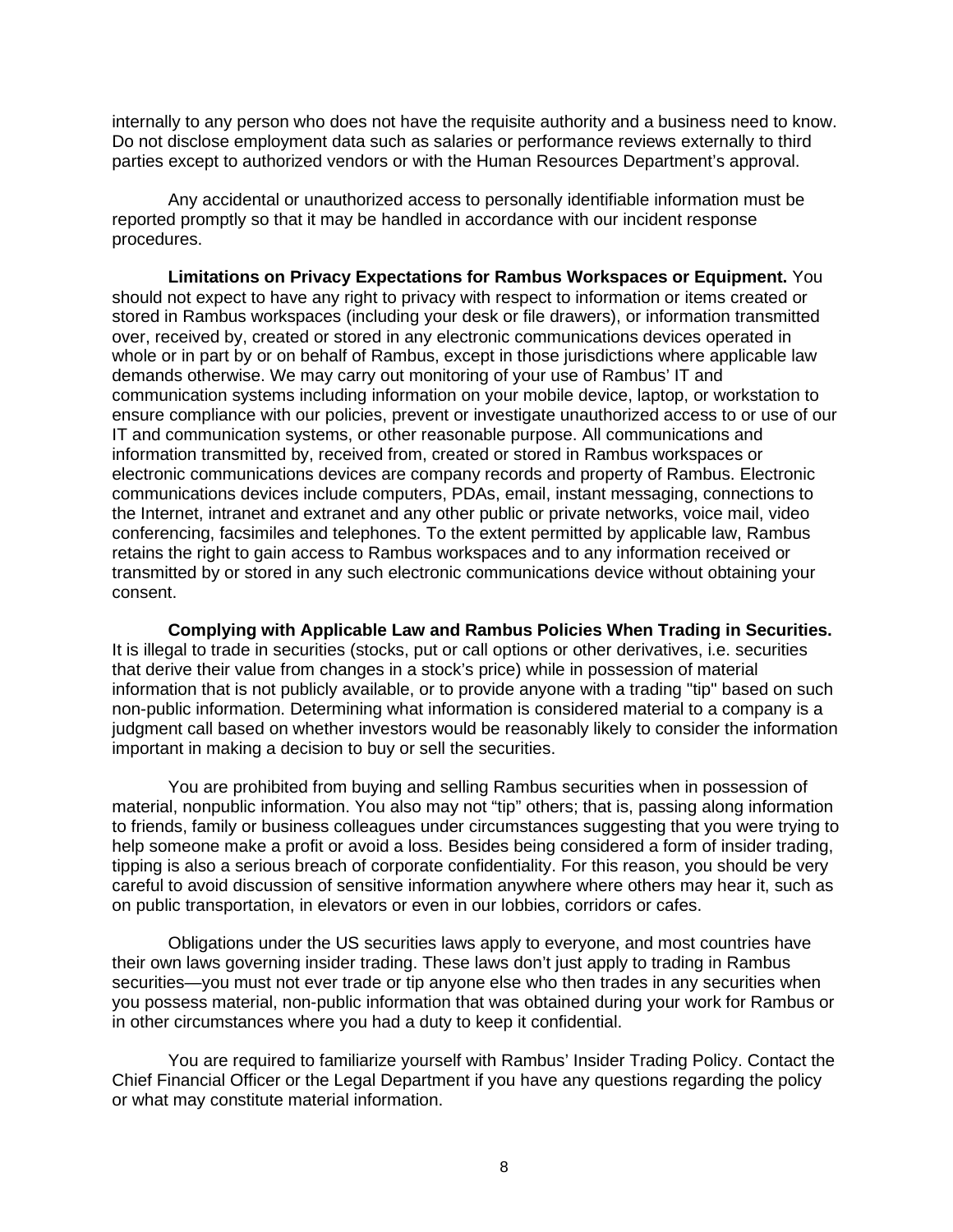To ensure that our employees' and directors' interests remain aligned with maximizing value for our stockholders, we do not permit employees and directors to engage in short sales or similar transactions (for example, buying a put option) whereby you may profit or otherwise benefit from a decline in Rambus' stock price.

**Providing a Safe Workplace, Free of Unlawful Discrimination or Harassment**. We want to ensure that each individual working at Rambus is treated with respect and dignity and as a valued member of our team. Rambus supports and is committed to the principle of equal employment opportunity. Each individual should be permitted to work in a business-like atmosphere that promotes equal employment opportunities and prohibits discriminatory practices, including harassment. Employment decisions are to be based on job qualifications (e.g., education, prior experience) and merit, including skills, performance, values, leadership and other job-related criteria. We prohibit conduct that singles out an employee or group of employees in a negative way because of their race, religion or religious creed (including religious dress and grooming practices), color, ethnic or national origin, sex (including pregnancy, childbirth, breastfeeding or related medical conditions), nationality, national origin, ancestry, immigration status or citizenship, age, physical or mental disability, medical condition (including genetic information or characteristics, or those of a family member), military service or veteran status, marital status or family care status, sexual orientation, family medical leave, gender (including gender identity, gender expression, transgender status or sexual stereotypes), political views or activity, status as a victim of domestic violence, sexual assault or stalking, or any other basis or classification protected by applicable federal, state or local law. In recruiting, hiring, developing, and promoting employees—all employment processes—decisions must be made without regard to these factors.

Harassment can take many forms, including offensive remarks, unwelcome advances, requests for sexual favors, jokes, and ethnic, racist or sexual slurs. Sexual harassment or any other form of illegal harassment is a violation of our philosophy and policies. If you believe that you have been the subject of harassment (i.e. that unwanted behavior has continued despite requests that it cease) or have witnessed harassment, you should report the matter to your manager or the Human Resources Department immediately. You may also report these matters anonymously, according to the instructions described later in this Code.

Employees are not permitted to use, possess, sell, transfer, manufacture, distribute, or be under the influence of illegal drugs while on Rambus-owned or leased property, during working hours, while on company business, or while using company property. In addition, no employee may report for work or go on or remain on duty while impaired by alcohol, illegal drugs or substances, or the illegal use of prescription drugs. Employees, however, may make appropriate use of legally prescribed medication.

We want to foster the kind of environment where people feel safe and are treated with courtesy and professionalism at all times. Employees must be familiar with and follow all safety guidelines and report any unsafe conditions or accidents. Any acts or threats of violence toward another person or company property must also be reported immediately.

**Appropriately Using and Safeguarding Rambus Assets.** Protecting Rambus' assets against loss, damage, misuse or theft is a key responsibility for all of us. Care must be taken to ensure that our assets are not misappropriated, or loaned, sold or donated to others without appropriate authorization.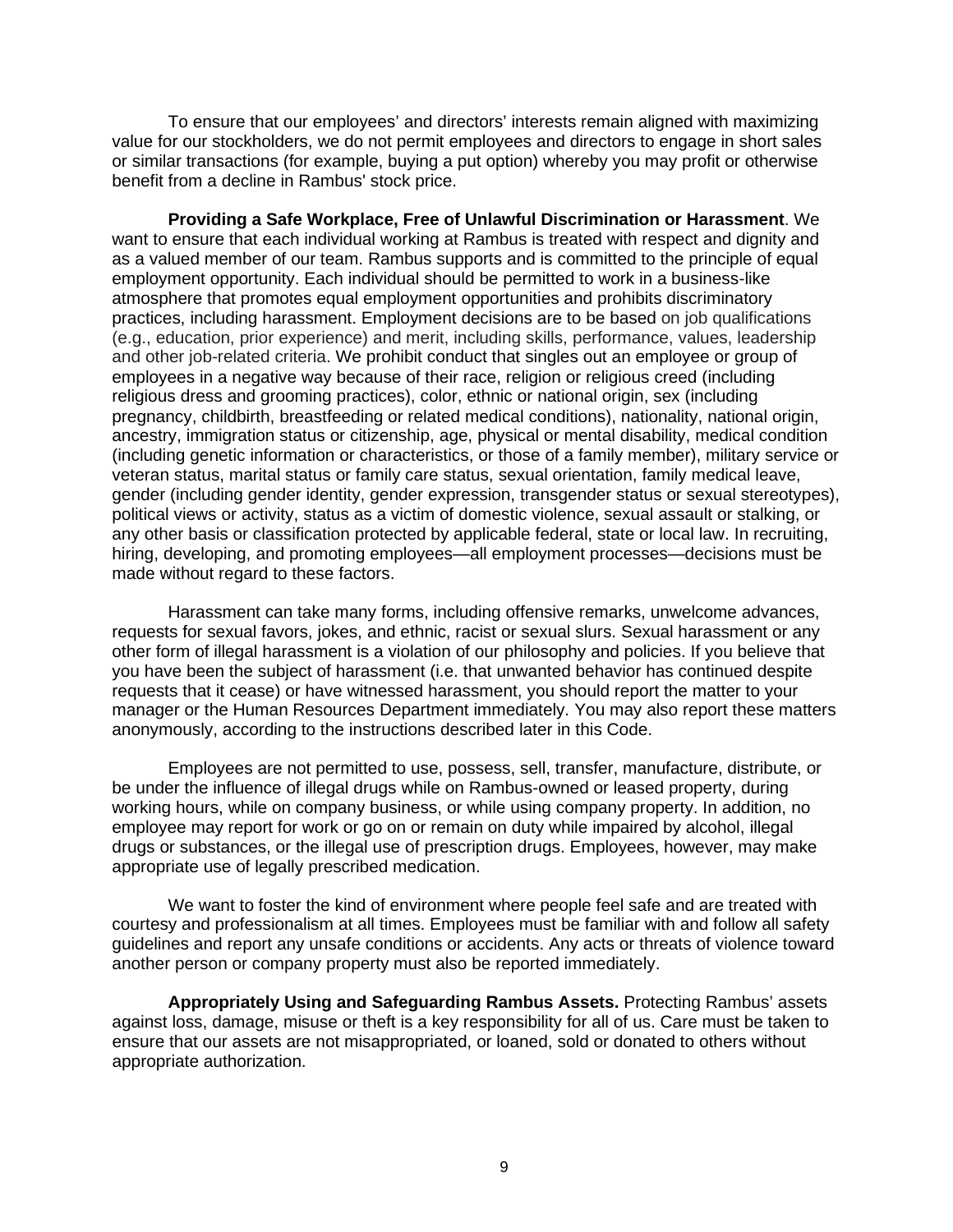Rambus funds must be used only for Rambus business purposes. Generally, nonemployees are not allowed to exercise control over any Rambus funds and exceptions require appropriate management approval. You should take care to ensure that Rambus receives good value for Rambus funds spent, and must maintain accurate and timely records of each and every expenditure. Expense reports must be accurate and submitted in a timely manner.

Rambus strives to furnish you with the equipment necessary to efficiently and effectively do your job. Rambus equipment and physical assets are to be used responsibly, for Rambus business purposes only, and not for personal use, except that limited and incidental personal use of PDAs, computers and telephones is permitted according to the applicable IT usage policies. Rambus' policies against discrimination and harassment apply fully to use of Rambus equipment, including electronic communications devices, and any violation of those policies is grounds for discipline up to and including termination. Company policies prohibit using Rambus equipment, including electronic communications devices, to send or receive messages or files that are illegal, sexually explicit, abusive, offensive or profane. Rambus equipment, including electronic communications devices, may not be used to solicit for religious or political causes, commercial enterprises, outside organizations, or other activities not related to an employee's services to the company.

Rambus has physical access control procedures designed to ensure privacy of communications, and maintenance of the security of Rambus' communications equipment. You must comply with the level of access control implemented in the facility where you work, and must not take any action to defeat or circumvent the purposes for which access controls were implemented.

If you use Rambus equipment at your home or off site, take precautions to protect it from theft or damage, just as if it were your own. When your employment or service with Rambus ends, you must immediately return all Rambus equipment. If you are a contractor or consultant who has been provided with access to Rambus computers or other electronic devices to perform your work, all such computers and electronic devices must remain fully accessible to Rambus and will remain the sole and exclusive property of Rambus.

Electronic communication devices, including computers, PDAs, email, instant messaging, connections to the Internet, intranet, extranet and any other public or private networks, voice mail, video conferencing, facsimiles and telephones, must be used in a legal, ethical and appropriate manner. It is not possible to identify every standard and rule applicable to using these devices, so you are encouraged to use sound judgment whenever using any feature of our communications systems and discuss questions with your manager.

**Managing Business Records in Compliance with Applicable Laws and Rambus Policies and Procedures**. You must comply with Rambus' records and document retention policies and procedures, and are expected to review them and make sure you understand them. Laws and regulations within and outside the United States require us to retain certain types of records and to follow specific guidelines in managing our records. We may also be required to keep and produce documents and records that are relevant to litigation or governmental investigations or proceedings, and no one must ever destroy or hide such documents and records while such matters are pending or in anticipation of the commencement of such matters. These requirements apply to paper or electronic business records wherever located, at work or at home, and whether on your desk, in file drawers, on your work or personal computer drives, on Rambus computer systems, on microfiche or microfilm, or in any other form or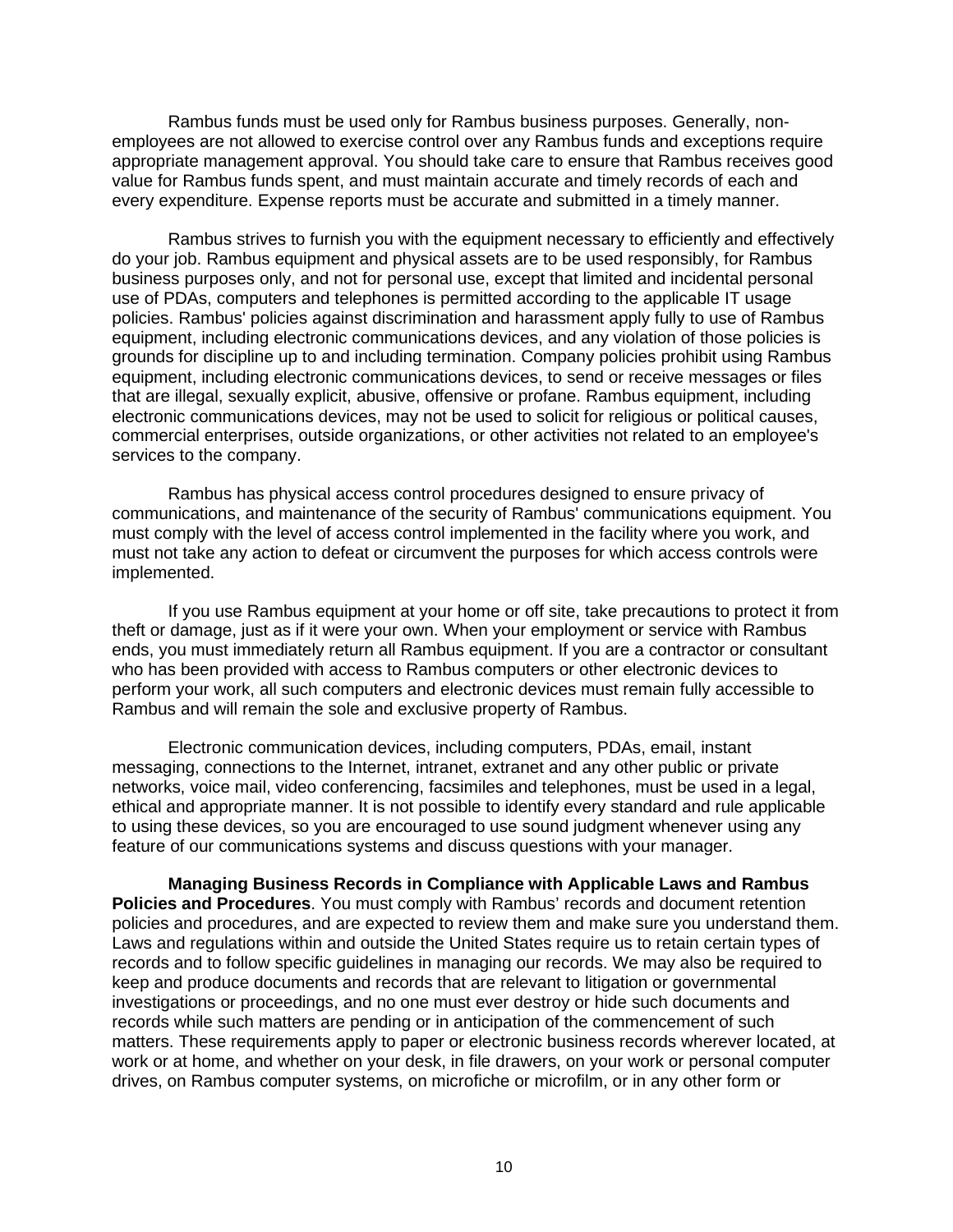location. Discuss any questions you may have about records and document retention with an attorney in the Legal Department.

**Respecting and Valuing Our Relationships with Our Customers, Suppliers and Other Business Partners.** If your job puts you in contact with current or potential customers, suppliers or business partners, it is critical for you to remember that you personally represent Rambus to the people with whom you are dealing. Always seek to act in a manner that helps to build a relationship based upon trust. Rambus has provided excellent products and services for many years and we have built up significant goodwill over that time. This goodwill is one of our most important assets, and we rely on your conduct to preserve and enhance our reputation.

To create an environment where our business partners have an incentive to work with us and contribute to our success, they must be confident that they will be treated lawfully and with honesty and respect. If you participate in contract negotiations or other business dealings, all statements and representations you make must be truthful and accurate. Do not discuss business partners' performance with anyone outside Rambus.

You must never, under any circumstances, attempt improperly to coerce our business partners in any way. You must not pay or otherwise induce any party to commit a fraud on our behalf, or use or accept bribes or kickbacks in conducting Rambus' business with anyone. If a customer, supplier, consultant or other person offers you a seemingly improper payment or gift, politely decline and report the situation to your manager.

Reasonably inexpensive gifts, infrequent business meals, celebratory events and entertainment, provided that they are not excessive and do not create an appearance of impropriety, do not violate this policy, except that gifts of any sort are not to be given to any government employee (other than personal gifts entirely unrelated to Rambus to, for example, a relative) without the prior approval of the Legal Department. Questions regarding whether a particular payment or gift violates this policy should be directed to the Legal Department. The nature and cost of these permitted gifts and activities must always be accurately recorded in Rambus' books and records.

You must not participate with or aid a customer, supplier or other third party who is seeking to commit an unethical or improper act. Examples might include a supplier asking Rambus to purchase excess supplies so the supplier can book and report additional revenue for a quarter, or a customer asking us to structure particular provisions of an agreement to support an improper accounting or tax treatment the customer would like to obtain.

**Competing Fairly.** Rambus expects competitors to respect our rights to compete lawfully in the marketplace, and must accordingly respect theirs. Most countries have welldeveloped bodies of law designed to encourage and protect free and fair competition. Rambus is committed to obeying both the letter and spirit of these laws. The consequences of not doing so can be severe for all of us.

Although the spirit of these laws, known as "antitrust," "competition," "consumer protection" or "unfair competition" laws, is straightforward, their application to particular situations can be quite complex. You should contact the Legal Department early on when questionable situations arise, or if you are uncertain about the applicability of these types of restrictions to your particular situation or transaction.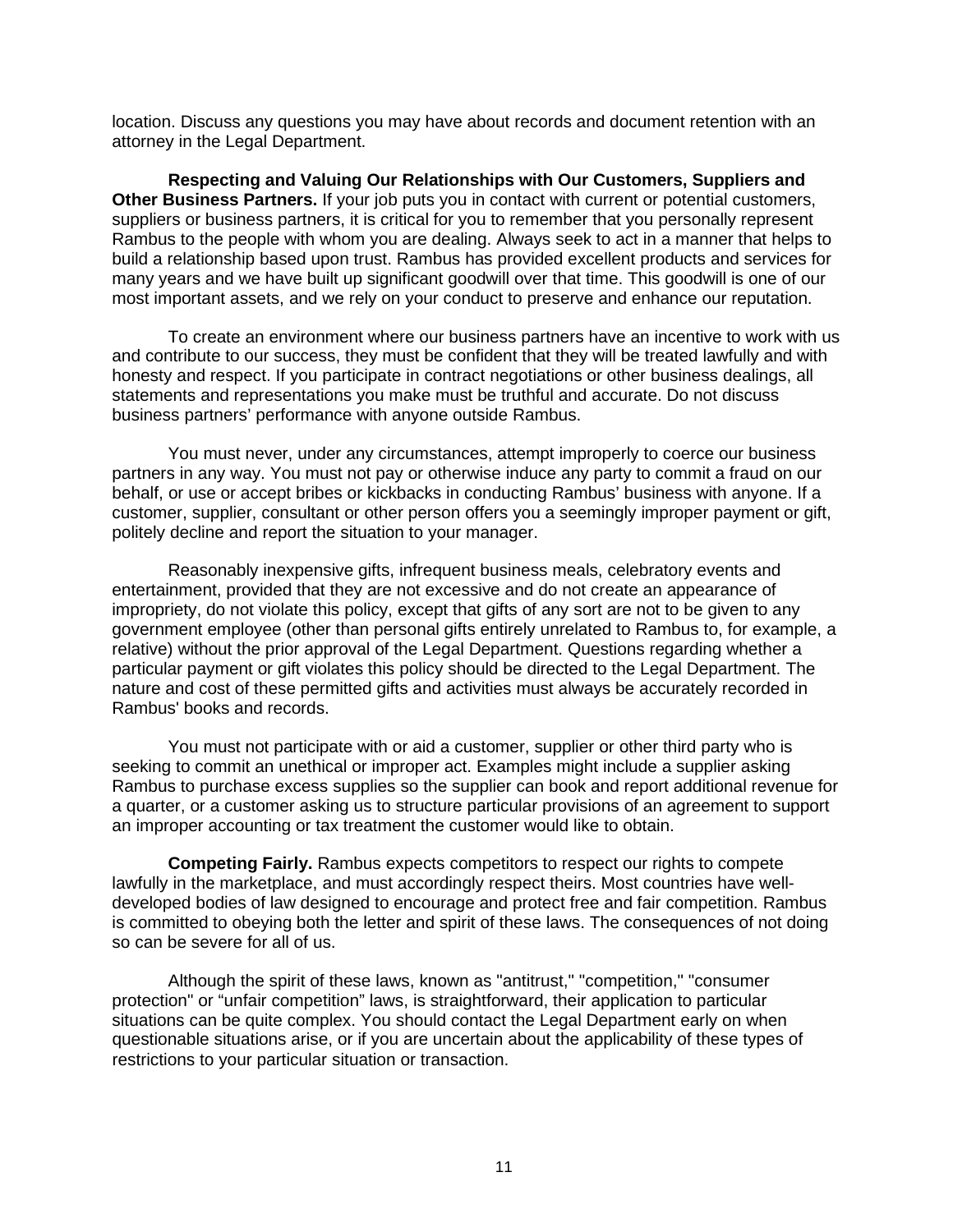Relationships between Rambus and its competitors need to be dealt with carefully. Before causing Rambus to participate in any trade association or standards setting body, you must follow the review and approval process specified in our Policy on Participation in Standard Setting Organizations. You must handle communications with competitors very carefully, as collusion among competitors is illegal, and the consequences of a violation are severe. Examples of collusion include attempts (verbally or in writing) to fix prices or agree on allocating customers or boycotting other businesses. Legitimate and appropriately structured joint ventures with, purchases from or sales to competitors are permissible. The Legal Department must be closely involved in structuring all agreements or arrangements with competitors.

You must not knowingly make false or misleading statements regarding our competitors or their products and services. Engaging in industrial espionage, meaning activities that would be like spying on other companies, is prohibited, as is stealing or otherwise unlawfully or unethically obtaining and using the products, intellectual property or confidential information of anyone, including customers, business partners or competitors. For example, you are not permitted to encourage former employees of any other company to provide us with that company's confidential information.

**Conducting Business and Engaging with the Government.** When doing business with, or otherwise engaging with, governments or government officials, employees or agents at any level and within or outside of the US, you must do so ethically and in compliance with all applicable laws and regulations. Examples of issues that are of particular concern in doing business with the government are as follows:

*No Bribery or Corruption*. We will not tolerate the offer or payment of financial or nonfinancial bribes or kickbacks to government officials, employees or agents, and you must not directly or indirectly participate in or facilitate corrupt activities of any kind. These types of activities are generally illegal under the US Foreign Corrupt Practices Act and the laws of many other countries, because they allow companies and individuals to gain an unfair advantage and they undermine the rule of law.

Common examples of government agents you may deal with in conducting Rambus business might include customs officers, tax agency employees and building or other types of inspectors. However, these examples are by no means exhaustive as laws governing bribery and corruption apply broadly to government officials, employees or agents of any kind and at whatever level of government, including elected representatives, candidates for election, judges, and employees or agents of government agencies, political parties or government-controlled companies (such as public universities or government-controlled telecom service providers).

Also, you must not do indirectly what you cannot do directly. It is not permissible to engage another company or individual who you believe may attempt to offer a bribe or other illegal inducement to a government official, employee or agent while conducting Rambus business. Always think twice and carefully consider any situation in which a third party is telling you he or she can achieve what seems like the impossible. It is possible that the means by which it would be achieved would violate the law and this Code.

Remember that even the most innocently intended gift, meal or other entertainment provided to a government or political party employee or representative may have legal ramifications for Rambus. You must always obtain permission from the General Counsel, the Vice President, Corporate Counsel or another attorney in the Legal Department before offering *anything* of value, however limited, to government or political party officials.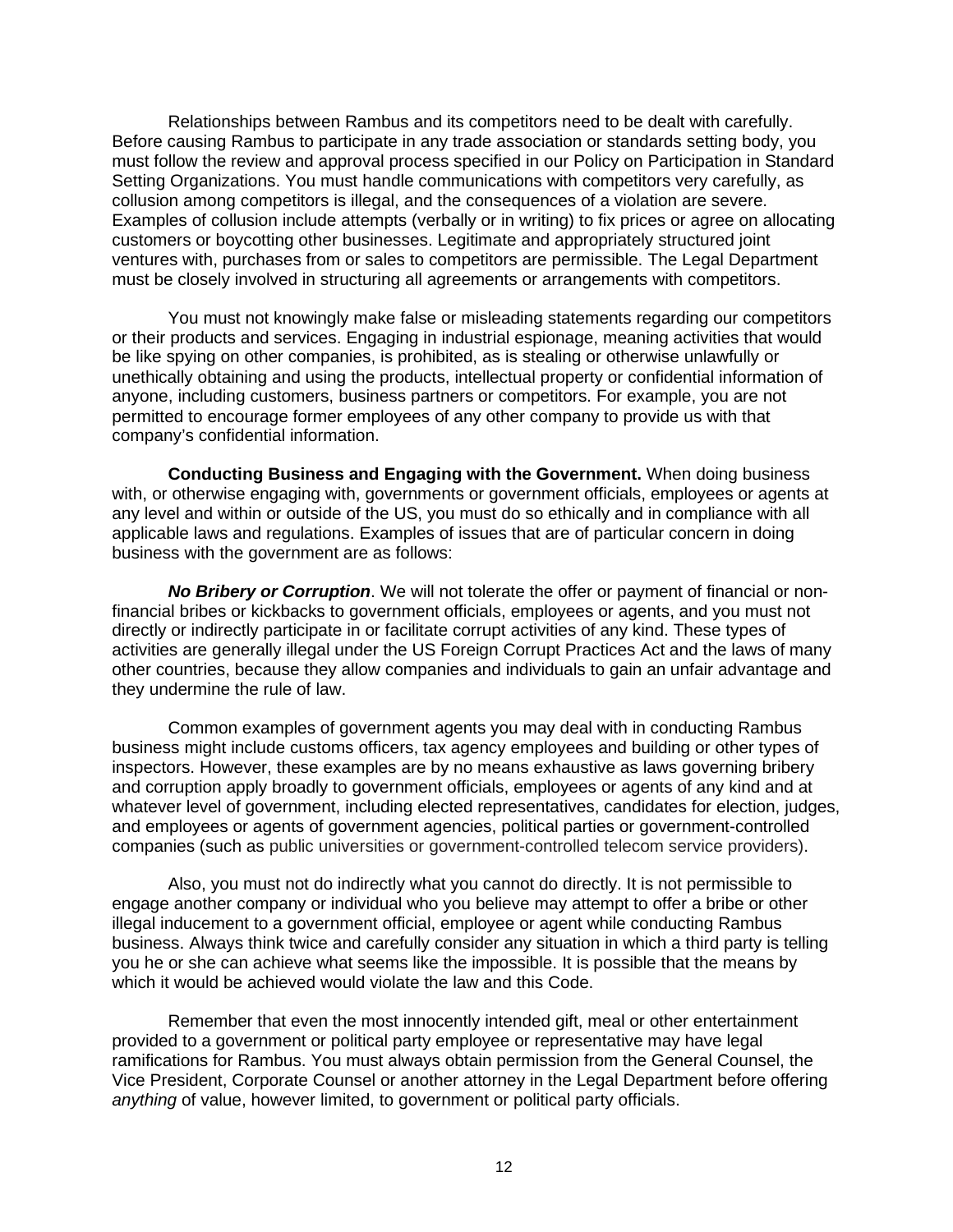Rambus has internal controls intended to prevent and detect transactions that violate the prohibitions against corrupt payments. You must not seek to circumvent these controls or hide unlawful payments by any means, including falsification of financial or expense reporting.

You should attend the trainings we offer to ensure you understand our detailed guidance on this topic, and if you are ever presented with any situation that raises questions about the appropriate business conduct, contact the General Counsel, Vice President, Corporate Counsel, Director of Internal Audit or an attorney in the Legal Department for further guidance.

*Lobbying and Political Contributions***.** Rambus may communicate with elected representatives and other government officials and employees to discuss Rambus' position on important issues, including the formulation of legislation, regulations and government policy. However, these activities are conducted only through employees or agents who have received prior written approval from the General Counsel to do so. Prior written approval of the General Counsel (and in some cases, the Board of Directors) is also required before any Rambus funds or assets may be used for, or be contributed to, political campaigns or political practices under any circumstances. This includes indirect contributions, for example, to a charity or university favored by an elected representative or government official. Our authorized employees and agents who engage in these activities on our behalf must familiarize themselves with and comply with all applicable laws and regulations in conducting these activities. If you have not received General Counsel authorization, you must not engage in these types of activities.

*Government Contracts***.** The Legal Department must review and approve all contracts with any government entity. We will comply with all applicable laws and regulations that apply to government contracting, and adhere to all terms and conditions of any contract with local, state, federal, foreign or other applicable governments.

**Complying with Import and Export Laws.** In the US and in every other country in which we do business, laws and regulations govern imports and exports. These laws and regulations may restrict or prohibit the physical shipment of property or the transfer or electronic transmission of software and technology to certain destinations and foreign persons or entities (including foreign persons who are residing in the US pursuant to immigration visas). In some cases, the law requires an export license or other government approval before an item may be shipped or transferred. In other cases, the shipment or transfer is not permitted at all.

You must clear all goods (for example, laptops, memory drives or other items shipped to an employee, customer or supplier located in another country) through customs, and accurately report customs classification and monetary value in doing so. You must not transfer controlled software and technology unless Rambus has obtained an approved export license or confirmed that no license is required. You must not proceed with any transaction if you know that a violation could occur, as violations, even inadvertent ones, could result in significant fines, penalties and other adverse consequences. Employees who may be engaged in importing and exporting activities must make sure they understand these complex laws and regulations by consulting with the Vice President, Corporate Counsel in the Legal Department and taking any available training offered by Rambus.

**Rambus Policies and Procedures Offer Further Guidance.** While covering a wide range of business practices, this Code is not a complete list of company guidelines for every situation that may arise in your job. You are responsible for knowing and complying with all relevant Rambus policies and procedures. Our policies and procedures, as well as other compliance-related guidance, are posted on our employee intranet under the tab "Policies and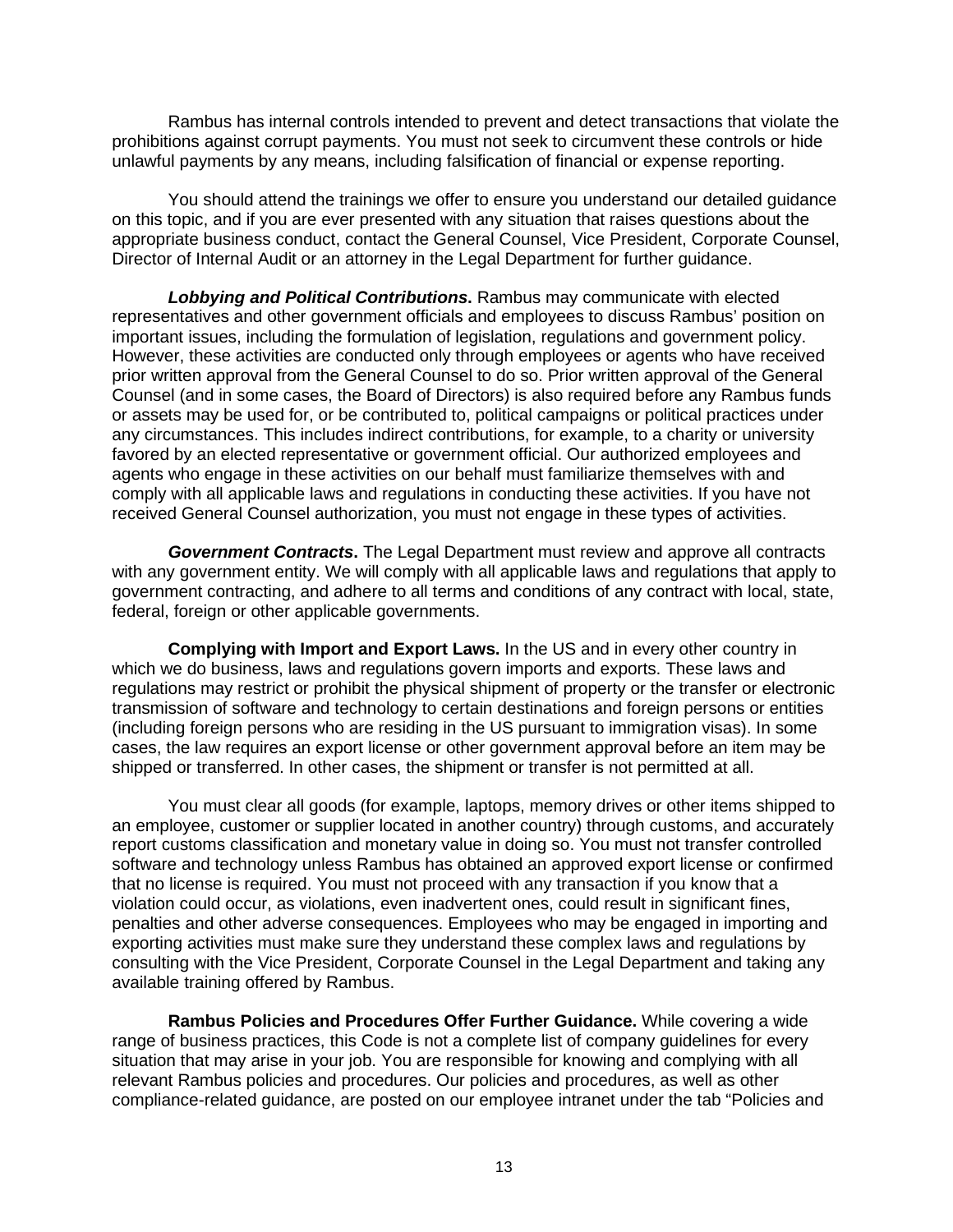Procedures" and the related hyperlinks, or made available or distributed to the affected persons through email or other means. You are required to take training regarding the Code, and you must attend the other mandatory trainings we offer covering Rambus policies and procedures if you have been identified as a required attendee. We strongly encourage you also to attend the voluntary trainings and presentations we offer on our policies and procedures and compliance topics that may be relevant to your position and function at Rambus. Please contact the Human Resources Department or the Legal Department if you have any questions about available training.

**How to Report Potential Violations of the Code**. Remember that part of your job and ethical responsibility is to help enforce this Code by reporting potential violations promptly. Depending on the situation and individuals involved, violations of laws or regulations, this Code or other Rambus policies or procedures may be reported to your manager or to Rambus' Chief Financial Officer, General Counsel, Vice President, Corporate Counsel, Director of Internal Audit, Vice President of Human Resources, the Board of Directors or a committee of the Board, as appropriate. We will promptly forward any report involving any Rambus officer, senior financial personnel or any member of the Board of Directors directly to a member of the Board, the Audit Committee or the appropriate Board committee.

In some sections of the Code, we ask you to report particular types of violations to particular persons. If your report involves that particular person, you may instead report it to any person listed above or any other senior manager or officer of the company.

We encourage "open door" reporting directly so we can talk to you while conducting our investigation and ensure we fully understand your view of the facts of the situation reported. However, we understand not everyone will always be comfortable reporting a violation this way.

If you do not feel comfortable reporting a suspected violation of the Code "on the record", you may always report the situation on a confidential and anonymous basis by using the Rambus confidential reporting system available on the Company Intranet. We want to emphasize that even if this Code directs you to report particular types of violations to particular persons, if you do not feel comfortable doing so, you may always report issues confidentially through the means set forth above. Anonymous reports should provide enough information to allow Rambus to investigate the incident or situation properly.

**How We Handle Investigations.** We thoroughly investigate reports of any misconduct, including violations of this Code. We expect our employees to participate and cooperate in any internal or external investigations of alleged misconduct whenever asked to do so, and failure to cooperate, or giving knowingly false information, in an internal investigation can result in discipline up to and including termination of employment or service. For various reasons, including the need to preserve individuals' privacy under applicable laws, we are not always able to report the outcome of investigations to the persons who reported misconduct.

We seek to preserve confidentiality, including the identity of the reporting person, in our investigations. However, we also may be required to comply with laws or court or government agency orders that compel us to disclose information to government officials or in court processes, and there may be circumstances in which it is in Rambus' best interests to disclose information voluntarily to government agencies or officials or in court proceedings.

**Threats or Retaliation are Not Tolerated.** Open communication of issues and concerns without fear of retribution or retaliation is vital to our corporate culture and the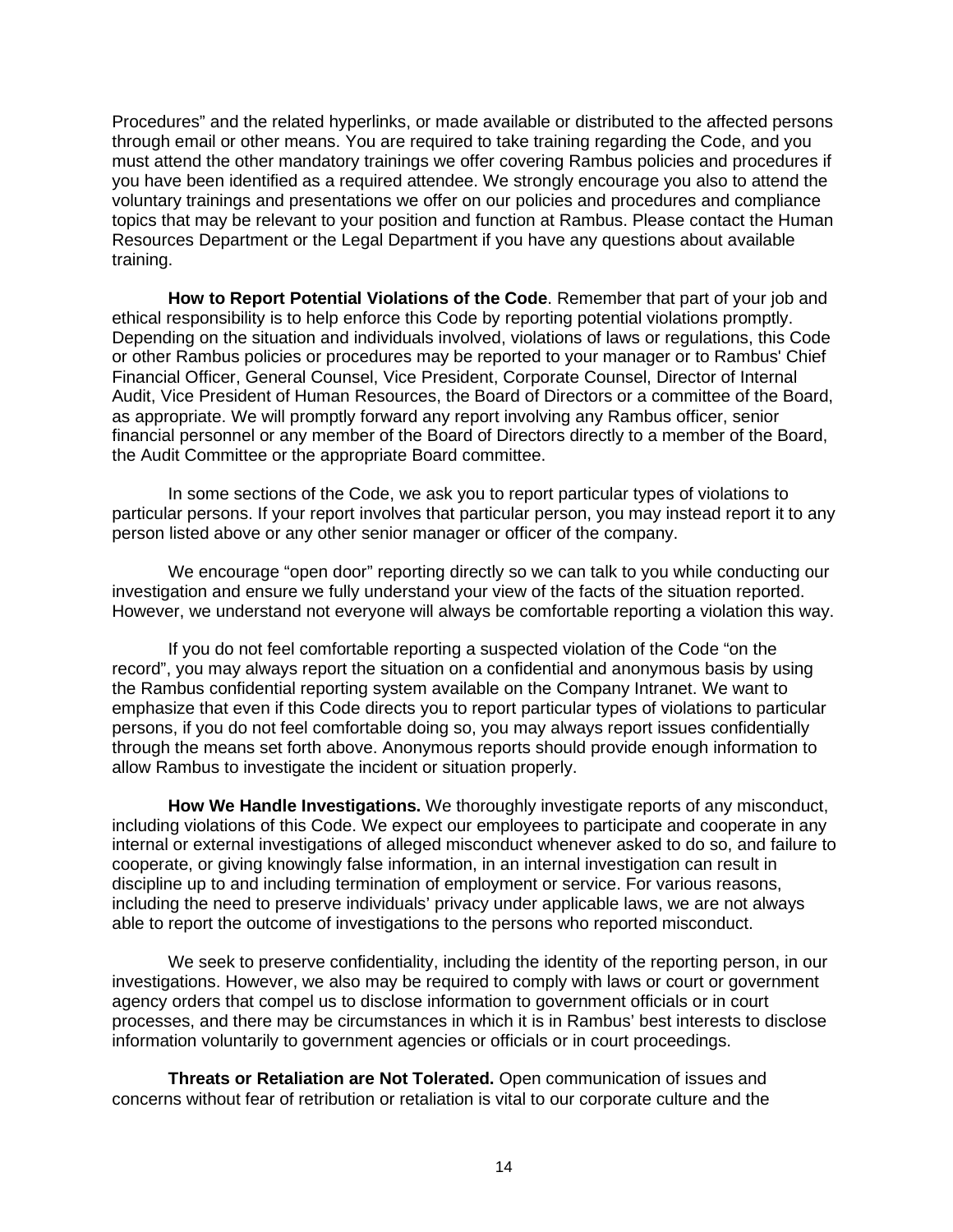successful implementation of this Code. We will not tolerate any threats, retribution, reprisals or retaliation against any person who has in good faith reported a suspected violation of law, this Code or other Rambus policies, or any person who is assisting in any related investigation or process. Anyone who discriminates or retaliates against any person in these contexts will be subject to disciplinary action, up to and including termination of employment or service with the company.

**We Enforce the Code and Misconduct Will Be Subject to Disciplinary Action.** Any person found to have engaged in unethical conduct or violations of law, this Code or other Rambus policies or procedures may be subject to disciplinary action, up to and including termination of employment or service with the company. Where Rambus has suffered a loss, it may pursue its remedies against the individuals or entities responsible. Our employees, contractors, and consultants will cooperate with any audits, government inquiries, or investigations of alleged violations of laws or regulations. All government requests for information, documents or investigative interviews must be referred to the Legal Department.

The Vice President of Human Resources, General Counsel and Chief Financial Officer have primary authority and responsibility for enforcing this Code and determining the appropriate disciplinary action to be taken for violations, subject to supervision by the Board and its committees to the extent required or necessary. The Board of Directors or a Board committee will supervise all investigations of alleged violations by officers reporting directly to the Chief Executive Officer or by directors, and will determine the disciplinary action to be taken against any such officer or director who is found to have engaged in a violation.

The Code of Conduct reflects general principles to guide employees in making ethical decisions and cannot and is not intended to address every specific situation. As such, nothing in this Code of Conduct prohibits or restricts Rambus from taking any disciplinary action on any matters pertaining to employee conduct, whether or not they are expressly discussed in this document. The Code of Conduct is not intended to create any express or implied contract with any employee, or with or for the benefit of any third party. In particular, nothing in this document creates any employment contract between Rambus and any of its employees, nor alters any atwill employment relationship between the company and any of its employees.

**How We Approve Waivers and Amendments of the Code.** Any waivers of this Code for directors or executive officers (as defined under the US securities laws) must be approved in writing by the Board of Directors. Waivers for any other employee, contractor or consultant must be approved in writing by the Vice President of Human Resources, the General Counsel and the Chief Financial Officer. We disclose waivers publicly to the extent and in the manner required by applicable laws, regulations or stock exchange listing standards. Amendments to this Code must be approved by the Board of Directors or the Corporate Governance and Nominating Committee of the Board, and will be promptly disclosed to the public.

**Confirming Your Commitment to the Code.** We ask employees and certain contractors to formally acknowledge that they will comply with our Code. Employees must uphold the Code's standards in day-to-day activities, comply with all applicable policies and procedures, and inform all contractors and consultants with whom they work that the standards included in this Code apply to them.